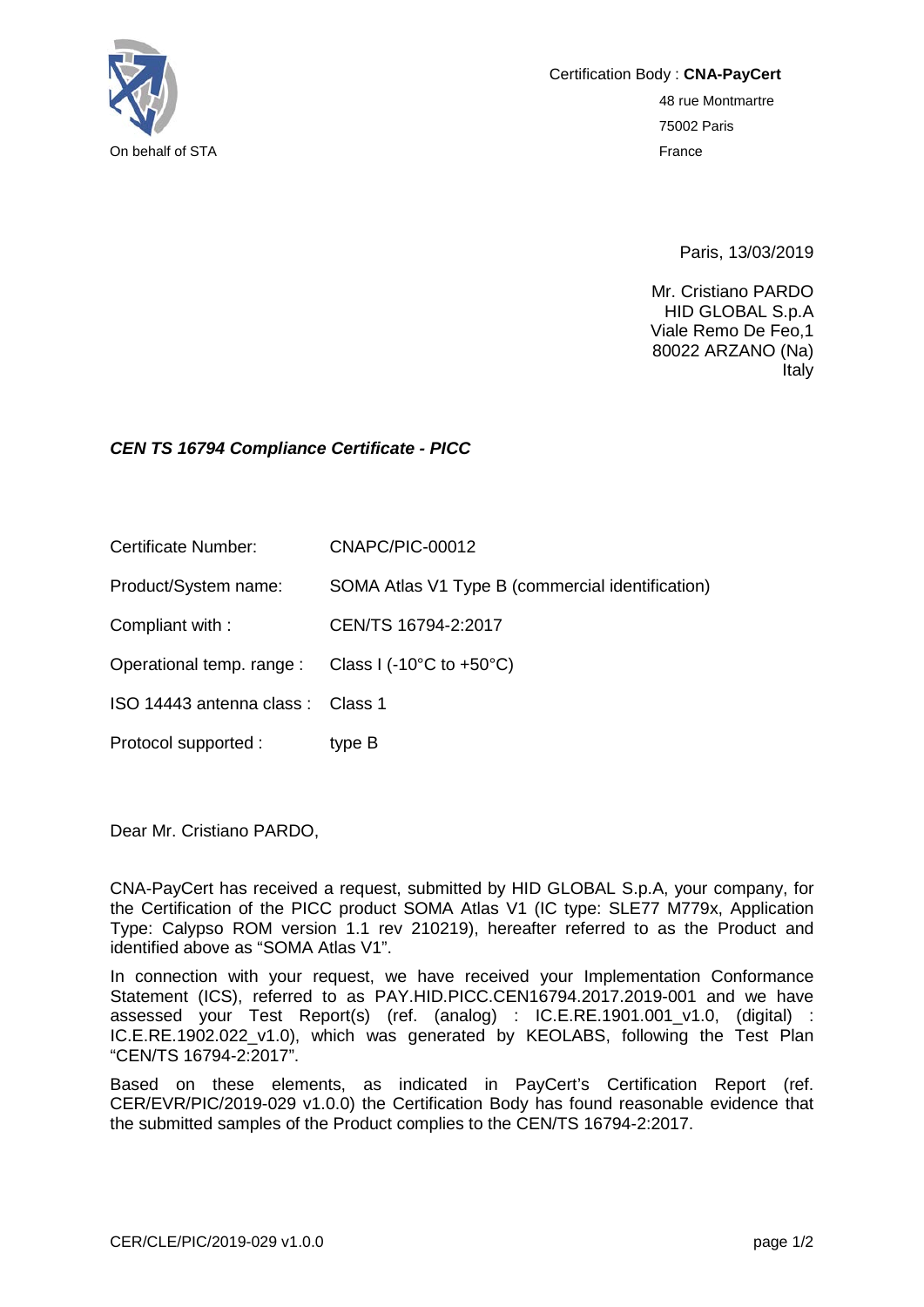

Certification Body : **CNA-PayCert** 48 rue Montmartre 75002 Paris On behalf of STA France Controller Controller Controller Controller Controller Controller Controller Controller Controller Controller Controller Controller Controller Controller Controller Controller Controller Controller

The Certification Body hereby grants the Product Certification of compliance with the requirements stated by the CEN/TS 16794-2:2017 standard and will include your Product in the certified products list, published on CNA-PayCert website (http://cna-paycertcertification.com).

Please note that the present Certification is subject to the following terms and conditions as listed hereafter :

i) The present Certification is granted on the basis of the Smart Ticketing Alliance Certification Policy and therefore is valid as of today and will expire on the 13/03/2026.

ii) If the Product is changed, HID GLOBAL S.p.A must notify the Certification Body of this fact in writing. Any change in the Product that may generate a different behaviour with respect to the CEN/TS 16794-2:2017 standard or a difference in the Product Implementation Conformance Statement will be considered a major modification subject to a new evaluation in order to maintain the present Certification.

iii) The present Certification granted to HID GLOBAL S.p.A for the above referenced Product is non-transferable to any other vendor.

The Certification Body has the right to terminate or revoke the Certification should any of the aformentionned terms and conditions be not respected.



Signature numérique de Ludovic VERECQUE Signature *indices*<br>
VERECQUE<br>
DN : cn=Ludovic VERECQUE, o=PayCert,<br>
The set of Manager, email=ludovicou=General Manager, email=ludovicverecque@paycert.eu, c=FR Date : 2019.03.13 16:19:45 +01'00'

Name: Ludovic VERECQUE

Title: General Manager

## **PICC Product Description**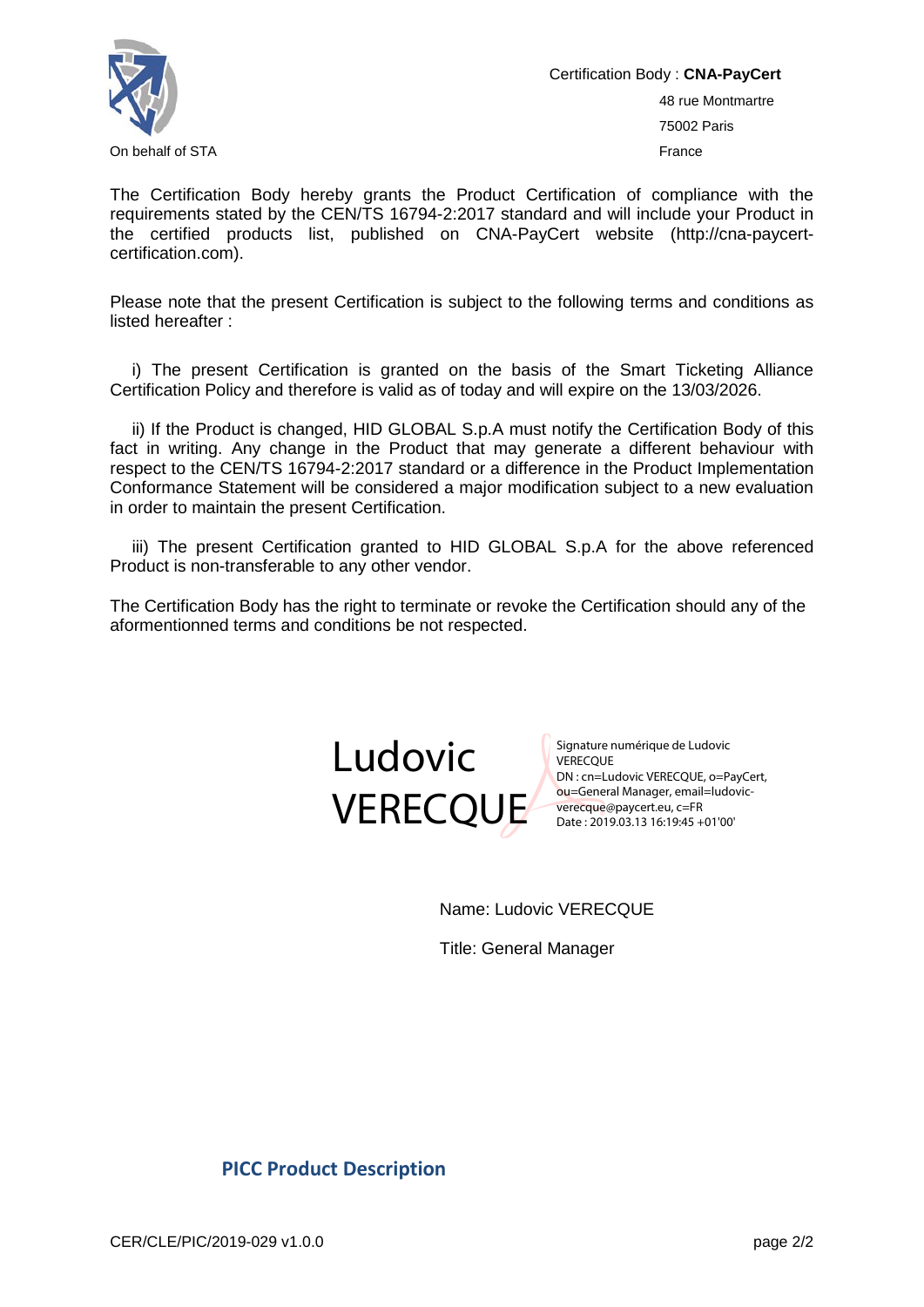

[PICC1.6] (\*) IC reference / size: SLE77 M779x platform

## **ICC General Technical Characteristics**

[PICC2] General technical characteristics

[PICC2.2] (\*) Reference of PICC Zero Point (target ID-marked on sample or photo or diagram):



See JAW-C142-Antenna\_Zero\_Point.pdf

[PICC2.3] (\*) Operational temperature range supported:

C Class A (Ambient)

© Class I (-10 °C to +50 °C)

[PICC2.4] (\*) Antenna class according to ISO/IEC 14443:

 $\overline{O}$  "Class 1"  $\overline{O}$  "Class 2"  $\overline{O}$  "Class 3" **Unclassified** 

## **PICC Supported Options**

[PICC3] Protocol characteristics

[PICC3.1] (\*) Protocol(s) supported: Type A  $\Box$  Type B  $\boxtimes$  Other:

[PICC5] Type B (where applicable)

- [PICC5.1] (\*) PCD -> PICC bit rates supported:  $\bullet$  fc/128 (~106 kbit/s) Other: 212 kbit/s; 424 kbit/s
- [PICC5.2] (\*) PICC -> PCD bit rates supported:  $\bullet$  fc/128 (~106 kbit/s) Other: 212 kbit/s; 424 kbit/s